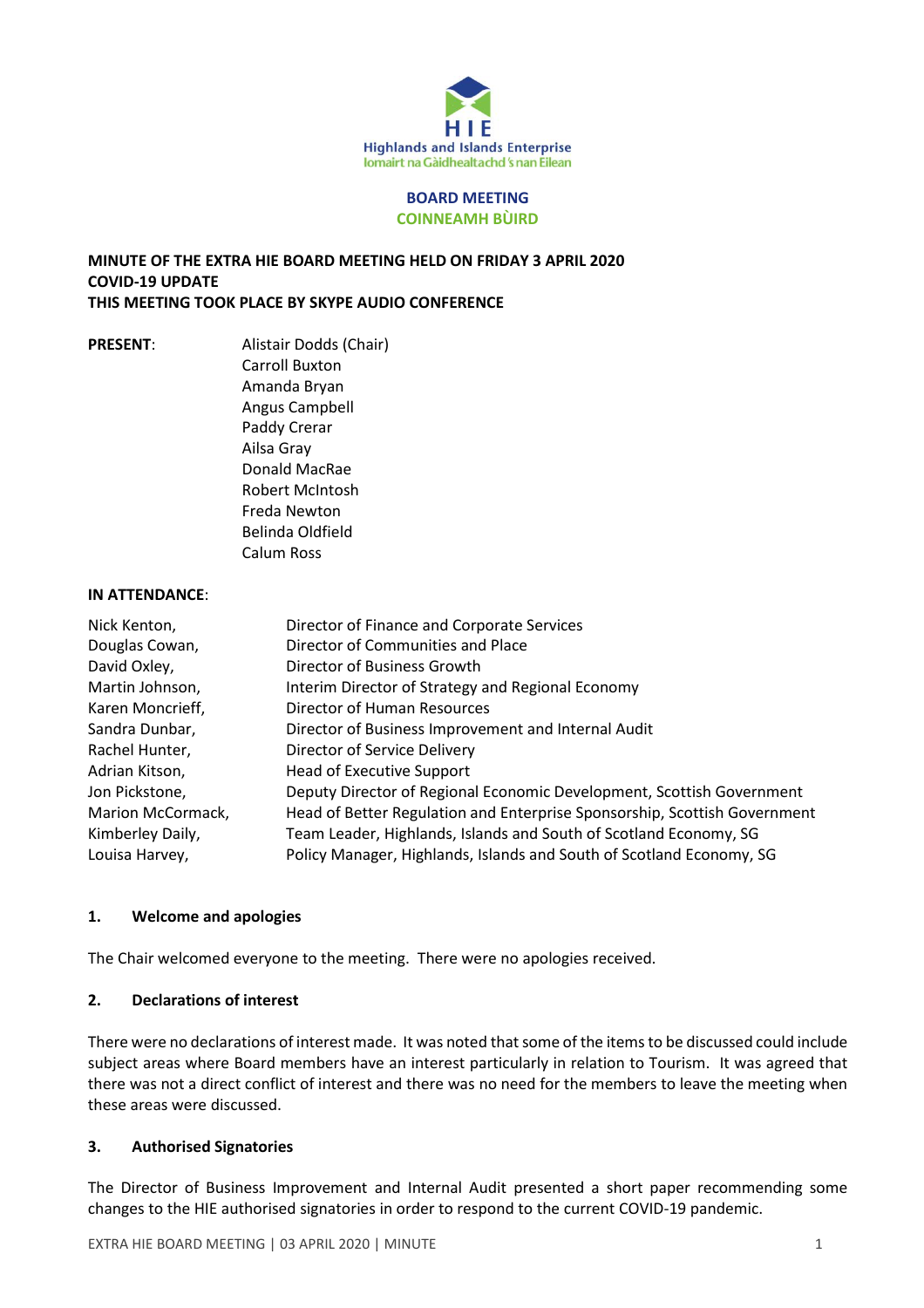There has been a need to implement an immediate change to how HIE works including working from home arrangements. In order to deal effectively with day to day activity one practical challenge anticipated is the availability of authorised signatories. In order to deal with this, it is recommended that for a temporary period an additional two Authorised Signatories are added. These would be the Director of Business Growth – David Oxley and the Interim Director of Strategy and Regional Economy – Martin Johnson. This will be kept under review with a formal review undertaken after 3 months.

It should be noted that there is no change to the levels of delegated authority, the signatories are applied after appropriate approval arrangements have been concluded.

The Board approved the recommendation to add a further two authorised signatories.

## **4. HIE Action Plan**

The Interim Director of Strategy and Regional Economy provided an update to the Board on CV19-related activities by HIE, this included a short PowerPoint presentation and outlining the HIE Action Plan that has been prepared to inform the HIE response.

In responding to the CV19 economic crisis, HIE is promoting the collaborative findbusinesssupport.scot website as the digital-first response to information, tools and signposting, as well as promoting the national CV19 helpline. HIE has engaged with all account managed businesses and social enterprises and via this are completing a data set of CV19 issues for analysis to inform policy decisions. Nationally, HIE is collaborating within a multi-agency CV19 response and there is a common action plan across Highlands and Islands Enterprise (HIE), Scottish Enterprise (SE), South of Scotland Enterprise (SOSE), Skills Development Scotland (SDS) and the Scottish Funding Council (SFC). The key themes are Intelligence; Marketing Communications (including the digital response); Business Engagement; and Workforce. HIE is also supporting Scottish Government Community Regeneration and Third Sector colleagues and partners on the delivery of the Supporting Communities and Third Sector Resilience Funds, announced on 18 March.

Locally, HIE is engaged with Community Planning Partnerships, and each area has established its own CV19 response structure, with the economy as part of this. HIE recognises that the UKG announced schemes have gaps, and whilst reprioritising our people and funding around Resilience and Recovery to addressthe key issues in the region's economy, further resourcing will be needed to meet the economic challenges. HIE further recognise that the rural economy of Scotland has additional challenges, notably a high reliance on Food and Drink, Creative Industries and Tourism – all of which are hit very hard by the CV19 crisis – and a higher proportion of small or micro businesses and self-employed, which will lack the financial resilience to rebound, and where the UKG announcements do not go far enough, either because of gaps, or that debt-funding is not appropriate. HIE has grave concernsfor the impact of CV19 on the rural economy, and in particular for the selfemployed and micro businesses that are vital for the communities across the Highlands and Islands.

The Board, the HIE Leadership Team and Scottish Government officials participated in a detailed discussion with the Board asking a number of questions and raising a number of points that will be summarised and used to feedback to the Scottish Government. Key areas covered were asfollows: levels of contact with HIE account managed clients and those not account managed; Issues with supply chains to essential services; Understanding the whole range of businesses when it comes to "unlock" and what phasing might look like; Need to understand UK Government Loans to Business; When this situation passes, what can HIE stop now to allow pump priming of business support; Need to review the operating plan for the year; Looking ahead, it's important to look wider beyond account managed clients; HIE's role in this – Government funds channelled through the Agencies; HIE role to assist businesses to manage this and provide guidance; Certainty required regarding Government Schemes and what it means for them; Case to make to Government to highlight the difference of the Highlands and Islands economy and what is required.

The Head of Better Regulation and Enterprise Sponsorship, Scottish Government noted that it was key for information to be fed into HIE to ensure that HIE can capture thisin a way to inform Scottish Government work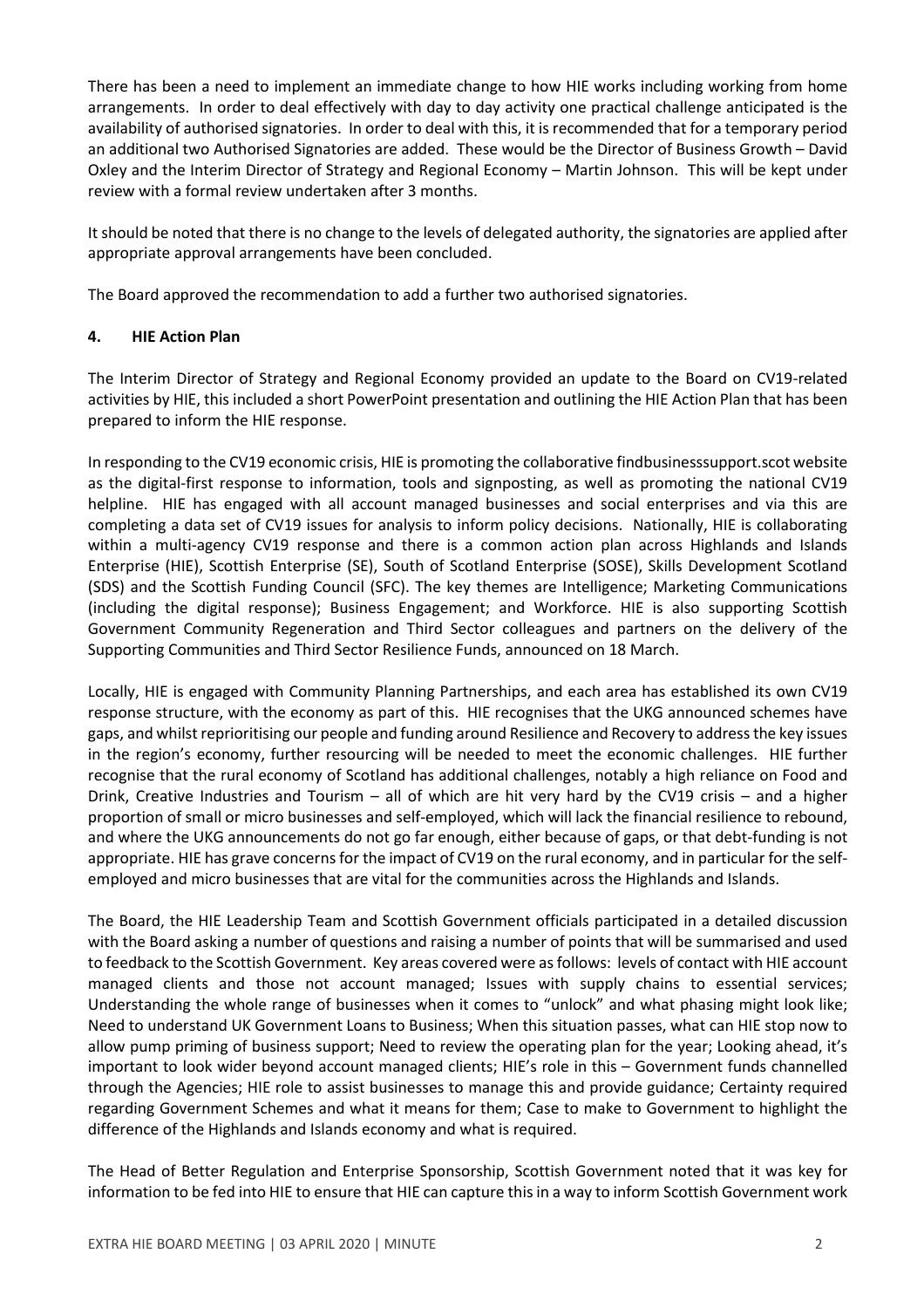going forward. The Deputy Director of Regional Economic Development, Scottish Government confirmed that a strategic cross check and analysis was being undertaken to identify any differences with the rural economy. Scottish Government is cross checking actions for rural economies and impacts and what recovery would look like.

The Interim Chief Executive confirmed that much work was being done. From an internal operations perspective, homeworking was available to all staff and redeployment is being looked at and will continue to be reviewed. HIE is active in gathering intelligence from businesses and ensuring HIE is well placed to provide better information.

The Board thanked staff for the update asking that the comments provided are noted and provided to the Scottish Government.

# **5. Community Funding Update**

The Director of Communities and Place provided a brief overview of the focus of HIE activities in working with Scottish Government and other partnersin response to the Covid-19 pandemic and its impact and implications for communities and social enterprises. The announcement by Scottish Government on 18th March of a total of £350M funding to support welfare and wellbeing was extremely welcome. Since the announcement, the HIE team has been working closely with Scottish Government and partners in the wider ecosystem to support, influence, collaborate, develop and potentially deliver elements of this funding, and ensure that the needs of the Highlands and Islands and rural and peripheral areas are fully considered.

HIE staff have contacted over 300 clients across the region to assess the impact of current circumstances. In doing so, HIE has sought to support the consideration of any options for client organisations, and signpost to potential assistance mechanisms where appropriate. Early feedback from this effort is being collated and has informed work with Scottish Government in their development of the packages listed in the 18th March announcement.

The *£40M Supporting Communities Fund* is targeted to support the community efforts at grass roots level which will be vital to local and national resilience and will be delivered through community anchor organisations. This is seed funding for practical emergency responses designed and delivered locally in response to specific local needs and expected to continue to deliver over the next 4 to 6 months.

The HIE team has provided significant input to the emerging design of the programme since it was announced. This has included work on the programme admin pack re: application, diligence requirements, award agreements and spend processes. HIE has scoped the anchor organisations across the region as part of the national effort, and area teams have undertaken initial calls with over 300 organisationsto assessinterest, and ascertain their ability to act as a co-ordinator, and as the conduit for funding to other organisations in their surrounding geographical areas.

HIE has noted interest in being the delivery organisation for this and are well placed to deliver. This will however require approval at pace and may require a further extra Board meeting to seek approval and this could be as early as Monday 6 April.

The Board welcomed the update noting that it was a useful fund and appropriate and important for HIE to deliver. Asking if HIE was able to deliver this, the Director of Communities and Place confirmed that HIE was able to deliver at pace and now just needed clarity on the process. The Board noted that an extra meeting may be required at short notice.

## **6. Feedback from Board Members**

The Board provided feedback as each item was discussed, this will be collated and provided to Scottish Government.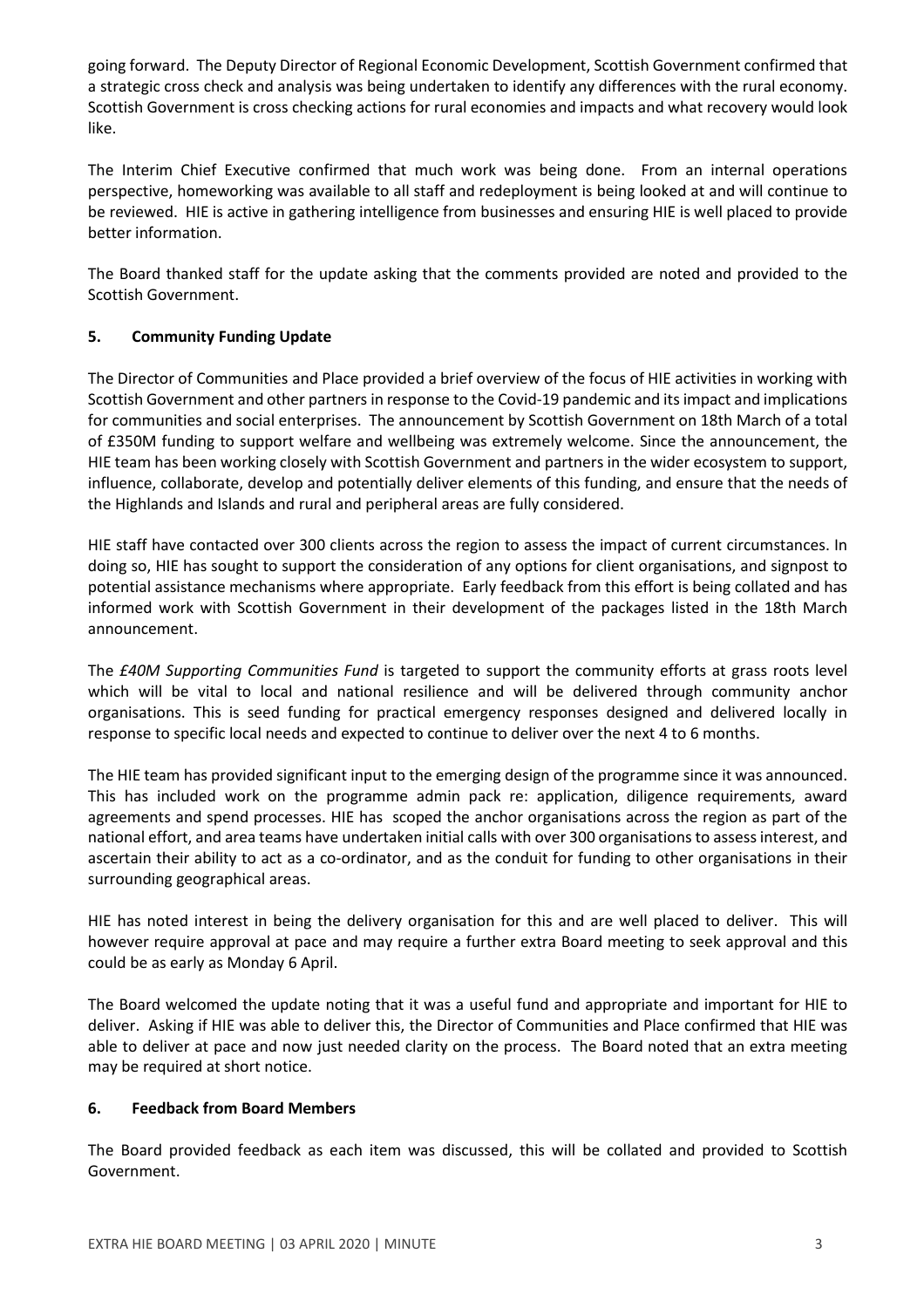## **7. Update re HIE Internal Operations**

The Director of Human Resources provided an update on HIE's internal approach to Covid-19. Highlighting that from the 10 February 2020 when the UK Chief Medical Officers first highlighted a small number of cases of COVID-19 in the UK, HIE has published regular all-staff updates in conjunction with its occupational health provider. There is significant value in clear all-staff communications that show as an organisation HIE is considering staff health, safety and well-being and responding in a responsible and measured way.

An internal working group has been established to include Human Resource, Facilities Management, Health and Safety, Communications and latterly the HIE Interim Chief Executive with the responsibility for monitoring the latest World Health Organisation, UK and Scottish Government advice on COVID-19 and engaging with the wider leadership team and all staff to advise on policy and the implementation of required operational changes.

A register has been compiled of all staff with capacity and key skills to allow redeployment. Now that this position has been successfully established with minimal disruption to services, the focus has shifted to sustaining this new way of working through positive staff engagement, supporting mental health, effective communication and collaboration and the provision of tools and resources to ensure our staff have access to the support, advice and guidance they need to maintain essential services for our clients and communities.

The Board asked if all HIE offices had closed. The Director of HR confirmed this, noting that letters had been issued to essential workers who were required to access HIE offices.

The Board thanked the Director of HR for the update.

## **8. Any Other Business**

The Director of Finance and Corporate Services provided an update on the draft year end outturn (subject to final adjustments and subject to audit) and current budget position, the key points are noted:

Year end:

- On capital, Cairngorm underspend by £1.2m and with Scottish Government (SG) permission this was transferred to core HIE budgets
- On revenue, Cairngorm underspend by £1m. SG allowed the transfer of £0.4m to core HIE budget.
- WES late slippage of £0.4m due to COVID SG allowed the transfer to core capital funding.
- Nigg there was an authorised overspent of £2.8m.
- Core capital (CDEL) showing £195k surplus. With the Nigg authorised overspent of £2.8m the books will show £2.6m overspend.
- Core revenue (RDEL) showing £355k surplus. Includes £400k Cairngorm taken into core. A further £600k sits as Cairngorm underspend. Therefore, overall position is c£1m under. As part of the outturn position, we have paid 2 x £560k lump sum contributions to the HIE Pension Scheme's recovery plan.

Overall this is a positive outturn, but it is subject to final accounts adjustments and there are a lot of risks to manage. It assumes we are able to settle our backdated VAT liability in time to include in 19/20 and that we settle within the resources available. There is also an assumption that Space remains in Capital.

## Budget:

HIE started with £4m RDEL reduction. Pre-COVID legal commitments were covered, moral commitments still £3.2m short. HIE is reviewing all revenue budgets and hope to have an estimate by end of next week what the impact of slippage might be. HIE needs to find a solution to the £3.2m of moral commitments before we get to the point where we can start to identify a 'recovery fund' to apply to the current COVID crisis. Slippage is expected on Capital, but that is not what is required now.